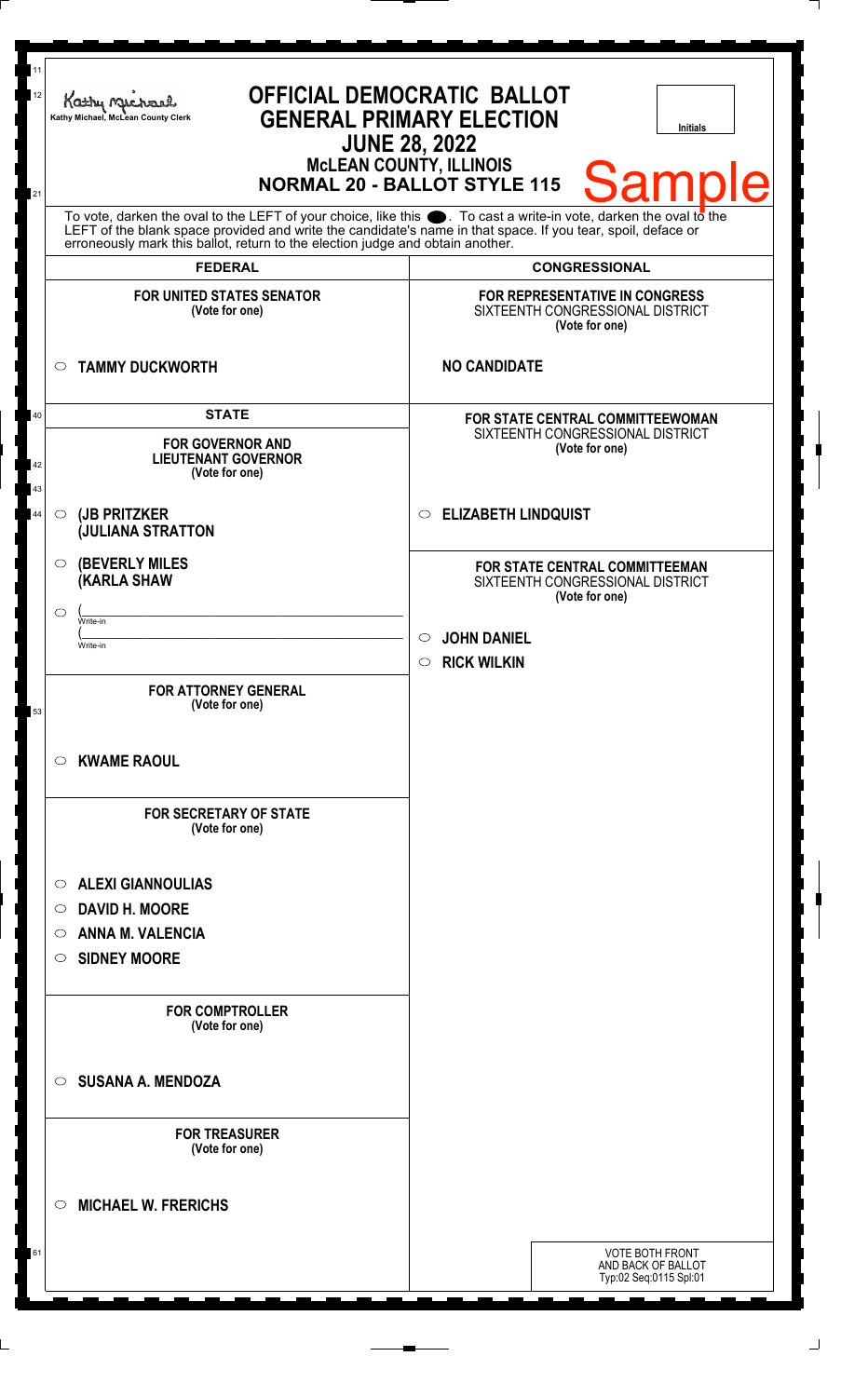| <b>OFFICIAL DEMOCRATIC BALLOT - GENERAL PRIMARY ELECTION - JUNE 28, 2022</b>                                   |                                                                                                                                     |  |
|----------------------------------------------------------------------------------------------------------------|-------------------------------------------------------------------------------------------------------------------------------------|--|
| <b>LEGISLATIVE</b>                                                                                             | <b>JUDICIAL</b>                                                                                                                     |  |
| <b>FOR STATE SENATOR</b><br>FORTY-SIXTH LEGISLATIVE DISTRICT<br>(Vote for one)                                 | FOR JUDGE OF THE CIRCUIT COURT<br>ELEVENTH JUDICIAL CIRCUIT<br>(To fill the vacancy of the Hon. Scott Drazewski)<br>(Vote for one)  |  |
| O DAVE KOEHLER                                                                                                 | <b>NO CANDIDATE</b>                                                                                                                 |  |
| <b>REPRESENTATIVE</b>                                                                                          |                                                                                                                                     |  |
| <b>FOR REPRESENTATIVE</b><br>IN THE GENERAL ASSEMBLY<br>NINETY-FIRST REPRESENTATIVE DISTRICT<br>(Vote for one) | FOR JUDGE OF THE CIRCUIT COURT<br>ELEVENTH JUDICIAL CIRCUIT<br>(To fill the vacancy of the Hon. Paul G. Lawrence)<br>(Vote for one) |  |
| <b>KARLA BAILEY-SMITH</b><br>$\circ$<br><b>SHARON CHUNG</b><br>$\circ$                                         | <b>NO CANDIDATE</b>                                                                                                                 |  |
|                                                                                                                | <b>PRECINCT</b>                                                                                                                     |  |
| <b>COUNTY</b>                                                                                                  | FOR PRECINCT COMMITTEEPERSON                                                                                                        |  |
| <b>FOR COUNTY CLERK</b><br>(Vote for one)                                                                      | NORMAL 20<br>(Vote for one)                                                                                                         |  |
| ○ LAURA McBURNEY                                                                                               | <b>SARA HOLTHAUS WEIDEMIER</b><br>$\circ$                                                                                           |  |
| <b>FOR COUNTY TREASURER</b><br>(Vote for one)                                                                  |                                                                                                                                     |  |
| <b>NO CANDIDATE</b>                                                                                            |                                                                                                                                     |  |
| <b>FOR COUNTY SHERIFF</b><br>(Vote for one)                                                                    |                                                                                                                                     |  |
| <b>NO CANDIDATE</b>                                                                                            |                                                                                                                                     |  |
| <b>REGIONAL OFFICE</b><br>OF EDUCATION                                                                         |                                                                                                                                     |  |
| FOR REGIONAL SUPERINTENDENT OF SCHOOLS<br>(DeWITT, LIVINGSTON, LOGAN AND McLEAN COUNTIES)<br>(Vote for one)    |                                                                                                                                     |  |
| <b>NO CANDIDATE</b>                                                                                            |                                                                                                                                     |  |
| <b>COUNTY BOARD</b>                                                                                            |                                                                                                                                     |  |
| <b>FOR COUNTY BOARD MEMBER</b><br><b>COUNTY BOARD DISTRICT 4</b><br>(Vote for not more than two)               |                                                                                                                                     |  |
| <b>MATT COATES</b><br>$\circ$<br><b>JIM ROGAL</b><br>$\circ$                                                   |                                                                                                                                     |  |
|                                                                                                                | YOU HAVE NOW<br><b>COMPLETED VOTING</b>                                                                                             |  |
|                                                                                                                | VOTE BOTH FRONT<br>AND BACK OF BALLOT<br>Typ:02 Seq:0115 Spl:01                                                                     |  |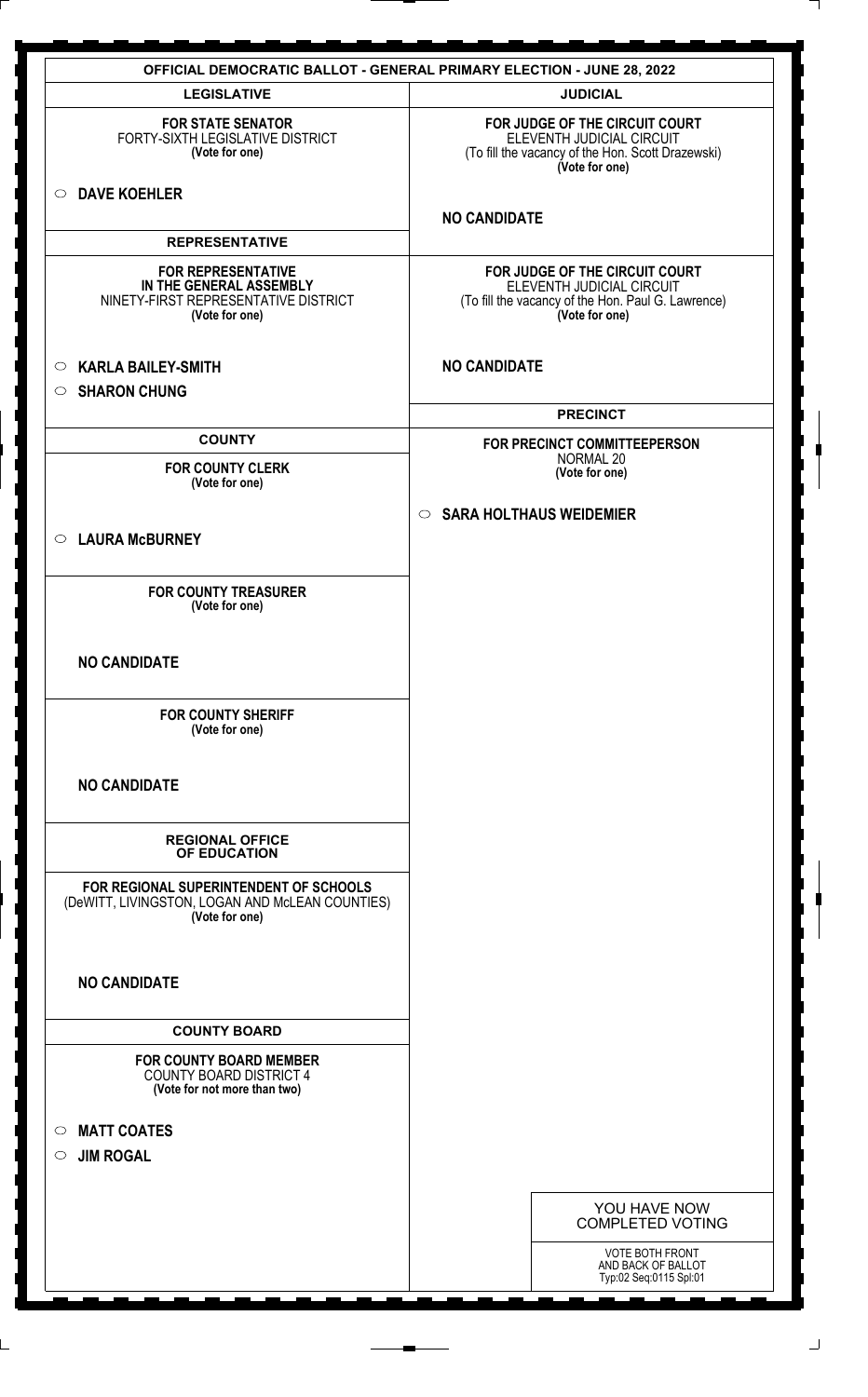| 11<br>12       | <b>OFFICIAL DEMOCRATIC BALLOT</b><br>Kathy Me<br><b>GENERAL PRIMARY ELECTION</b><br>Kathy Michael, McLean County Clerk<br><b>JUNE 28, 2022</b>                                                                                                                                                                         | <b>Initials</b>                                                                        |
|----------------|------------------------------------------------------------------------------------------------------------------------------------------------------------------------------------------------------------------------------------------------------------------------------------------------------------------------|----------------------------------------------------------------------------------------|
| 21             |                                                                                                                                                                                                                                                                                                                        | McLEAN COUNTY, ILLINOIS<br>NORMAL 20 - BALLOT STYLE 116<br><b>Sample</b>               |
|                | To vote, darken the oval to the LEFT of your choice, like this $\bullet$ . To cast a write-in vote, darken the oval to the LEFT of the blank space provided and write the candidate's name in that space. If you tear, spoil, deface<br>erroneously mark this ballot, return to the election judge and obtain another. |                                                                                        |
|                | <b>FEDERAL</b>                                                                                                                                                                                                                                                                                                         | <b>CONGRESSIONAL</b>                                                                   |
|                | <b>FOR UNITED STATES SENATOR</b><br>(Vote for one)                                                                                                                                                                                                                                                                     | FOR REPRESENTATIVE IN CONGRESS<br>SIXTEENTH CONGRESSIONAL DISTRICT<br>(Vote for one)   |
|                | <b>TAMMY DUCKWORTH</b><br>$\circ$                                                                                                                                                                                                                                                                                      | <b>NO CANDIDATE</b>                                                                    |
| 40<br>42<br>43 | <b>STATE</b><br><b>FOR GOVERNOR AND</b><br><b>LIEUTENANT GOVERNOR</b><br>(Vote for one)                                                                                                                                                                                                                                | FOR STATE CENTRAL COMMITTEEWOMAN<br>SIXTEENTH CONGRESSIONAL DISTRICT<br>(Vote for one) |
| 44             | (JB PRITZKER<br>$\circ$<br><b>JULIANA STRATTON</b>                                                                                                                                                                                                                                                                     | <b>ELIZABETH LINDQUIST</b><br>$\bigcirc$                                               |
|                | <b>(BEVERLY MILES)</b><br>$\circ$<br><b>KARLA SHAW</b>                                                                                                                                                                                                                                                                 | FOR STATE CENTRAL COMMITTEEMAN<br>SIXTEENTH CONGRESSIONAL DISTRICT<br>(Vote for one)   |
|                | ◯<br>Write-in<br>Write-in                                                                                                                                                                                                                                                                                              | <b>JOHN DANIEL</b><br><b>RICK WILKIN</b><br>$\circ$                                    |
|                | <b>FOR ATTORNEY GENERAL</b><br>(Vote for one)                                                                                                                                                                                                                                                                          |                                                                                        |
| 54             | <b>KWAME RAOUL</b><br>$\bigcirc$                                                                                                                                                                                                                                                                                       |                                                                                        |
|                | <b>FOR SECRETARY OF STATE</b><br>(Vote for one)                                                                                                                                                                                                                                                                        |                                                                                        |
|                | <b>ALEXI GIANNOULIAS</b><br>$\circ$                                                                                                                                                                                                                                                                                    |                                                                                        |
|                | <b>DAVID H. MOORE</b><br>O                                                                                                                                                                                                                                                                                             |                                                                                        |
|                | <b>ANNA M. VALENCIA</b><br>O                                                                                                                                                                                                                                                                                           |                                                                                        |
|                | <b>SIDNEY MOORE</b><br>$\circ$                                                                                                                                                                                                                                                                                         |                                                                                        |
|                | <b>FOR COMPTROLLER</b><br>(Vote for one)                                                                                                                                                                                                                                                                               |                                                                                        |
|                | <b>SUSANA A. MENDOZA</b><br>$\circ$                                                                                                                                                                                                                                                                                    |                                                                                        |
|                | <b>FOR TREASURER</b><br>(Vote for one)                                                                                                                                                                                                                                                                                 |                                                                                        |
|                | <b>MICHAEL W. FRERICHS</b><br>◯                                                                                                                                                                                                                                                                                        |                                                                                        |
| 61             |                                                                                                                                                                                                                                                                                                                        | <b>VOTE BOTH FRONT</b><br>AND BACK OF BALLOT<br>Typ:02 Seq:0116 Spl:01                 |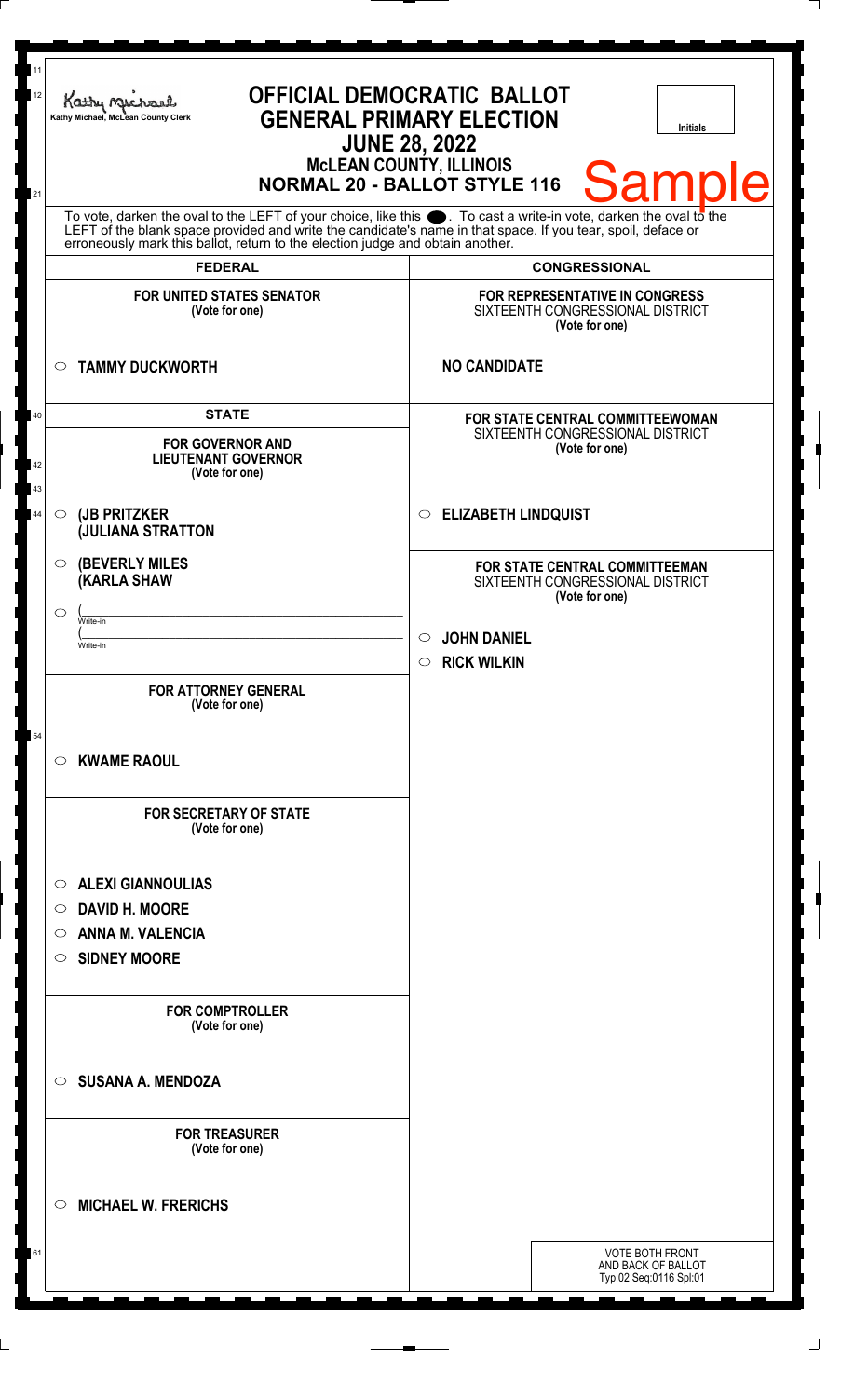| <b>LEGISLATIVE</b><br><b>JUDICIAL</b><br>FOR JUDGE OF THE CIRCUIT COURT<br><b>FOR STATE SENATOR</b><br>FIFTY-THIRD LEGISLATIVE DISTRICT<br>ELEVENTH JUDICIAL CIRCUIT<br>(Vote for one)<br>(To fill the vacancy of the Hon. Scott Drazewski)<br>(Vote for one)<br><b>NO CANDIDATE</b><br><b>NO CANDIDATE</b><br><b>REPRESENTATIVE</b><br><b>FOR REPRESENTATIVE</b><br>FOR JUDGE OF THE CIRCUIT COURT<br>ELEVENTH JUDICIAL CIRCUIT<br>IN THE GENERAL ASSEMBLY<br>ONE HUNDRED AND FIFTH<br>(To fill the vacancy of the Hon. Paul G. Lawrence)<br>(Vote for one)<br>REPRESENTATIVE DISTRICT<br>(Vote for one)<br><b>NO CANDIDATE</b><br><b>NO CANDIDATE</b><br><b>COUNTY</b><br><b>PRECINCT</b><br><b>FOR COUNTY CLERK</b><br>FOR PRECINCT COMMITTEEPERSON<br>(Vote for one)<br>NORMAL 20<br>(Vote for one)<br>○ LAURA McBURNEY<br><b>SARA HOLTHAUS WEIDEMIER</b><br>$\circ$<br><b>FOR COUNTY TREASURER</b><br>(Vote for one)<br><b>NO CANDIDATE</b><br><b>FOR COUNTY SHERIFF</b><br>(Vote for one)<br><b>NO CANDIDATE</b><br><b>REGIONAL OFFICE</b><br>OF EDUCATION<br>FOR REGIONAL SUPERINTENDENT OF SCHOOLS<br>(DeWITT, LIVINGSTON, LOGAN AND McLEAN COUNTIES)<br>(Vote for one)<br><b>NO CANDIDATE</b><br><b>COUNTY BOARD</b><br><b>FOR COUNTY BOARD MEMBER</b><br><b>COUNTY BOARD DISTRICT 4</b><br>(Vote for not more than two)<br><b>MATT COATES</b><br>$\circ$<br><b>JIM ROGAL</b><br>$\circ$<br>YOU HAVE NOW<br><b>COMPLETED VOTING</b><br><b>VOTE BOTH FRONT</b><br>AND BACK OF BALLOT<br>Typ:02 Seq:0116 Spl:01 | <b>OFFICIAL DEMOCRATIC BALLOT - GENERAL PRIMARY ELECTION - JUNE 28, 2022</b> |  |  |
|------------------------------------------------------------------------------------------------------------------------------------------------------------------------------------------------------------------------------------------------------------------------------------------------------------------------------------------------------------------------------------------------------------------------------------------------------------------------------------------------------------------------------------------------------------------------------------------------------------------------------------------------------------------------------------------------------------------------------------------------------------------------------------------------------------------------------------------------------------------------------------------------------------------------------------------------------------------------------------------------------------------------------------------------------------------------------------------------------------------------------------------------------------------------------------------------------------------------------------------------------------------------------------------------------------------------------------------------------------------------------------------------------------------------------------------------------------------------------------------------------------------------|------------------------------------------------------------------------------|--|--|
|                                                                                                                                                                                                                                                                                                                                                                                                                                                                                                                                                                                                                                                                                                                                                                                                                                                                                                                                                                                                                                                                                                                                                                                                                                                                                                                                                                                                                                                                                                                        |                                                                              |  |  |
|                                                                                                                                                                                                                                                                                                                                                                                                                                                                                                                                                                                                                                                                                                                                                                                                                                                                                                                                                                                                                                                                                                                                                                                                                                                                                                                                                                                                                                                                                                                        |                                                                              |  |  |
|                                                                                                                                                                                                                                                                                                                                                                                                                                                                                                                                                                                                                                                                                                                                                                                                                                                                                                                                                                                                                                                                                                                                                                                                                                                                                                                                                                                                                                                                                                                        |                                                                              |  |  |
|                                                                                                                                                                                                                                                                                                                                                                                                                                                                                                                                                                                                                                                                                                                                                                                                                                                                                                                                                                                                                                                                                                                                                                                                                                                                                                                                                                                                                                                                                                                        |                                                                              |  |  |
|                                                                                                                                                                                                                                                                                                                                                                                                                                                                                                                                                                                                                                                                                                                                                                                                                                                                                                                                                                                                                                                                                                                                                                                                                                                                                                                                                                                                                                                                                                                        |                                                                              |  |  |
|                                                                                                                                                                                                                                                                                                                                                                                                                                                                                                                                                                                                                                                                                                                                                                                                                                                                                                                                                                                                                                                                                                                                                                                                                                                                                                                                                                                                                                                                                                                        |                                                                              |  |  |
|                                                                                                                                                                                                                                                                                                                                                                                                                                                                                                                                                                                                                                                                                                                                                                                                                                                                                                                                                                                                                                                                                                                                                                                                                                                                                                                                                                                                                                                                                                                        |                                                                              |  |  |
|                                                                                                                                                                                                                                                                                                                                                                                                                                                                                                                                                                                                                                                                                                                                                                                                                                                                                                                                                                                                                                                                                                                                                                                                                                                                                                                                                                                                                                                                                                                        |                                                                              |  |  |
|                                                                                                                                                                                                                                                                                                                                                                                                                                                                                                                                                                                                                                                                                                                                                                                                                                                                                                                                                                                                                                                                                                                                                                                                                                                                                                                                                                                                                                                                                                                        |                                                                              |  |  |
|                                                                                                                                                                                                                                                                                                                                                                                                                                                                                                                                                                                                                                                                                                                                                                                                                                                                                                                                                                                                                                                                                                                                                                                                                                                                                                                                                                                                                                                                                                                        |                                                                              |  |  |
|                                                                                                                                                                                                                                                                                                                                                                                                                                                                                                                                                                                                                                                                                                                                                                                                                                                                                                                                                                                                                                                                                                                                                                                                                                                                                                                                                                                                                                                                                                                        |                                                                              |  |  |
|                                                                                                                                                                                                                                                                                                                                                                                                                                                                                                                                                                                                                                                                                                                                                                                                                                                                                                                                                                                                                                                                                                                                                                                                                                                                                                                                                                                                                                                                                                                        |                                                                              |  |  |
|                                                                                                                                                                                                                                                                                                                                                                                                                                                                                                                                                                                                                                                                                                                                                                                                                                                                                                                                                                                                                                                                                                                                                                                                                                                                                                                                                                                                                                                                                                                        |                                                                              |  |  |
|                                                                                                                                                                                                                                                                                                                                                                                                                                                                                                                                                                                                                                                                                                                                                                                                                                                                                                                                                                                                                                                                                                                                                                                                                                                                                                                                                                                                                                                                                                                        |                                                                              |  |  |
|                                                                                                                                                                                                                                                                                                                                                                                                                                                                                                                                                                                                                                                                                                                                                                                                                                                                                                                                                                                                                                                                                                                                                                                                                                                                                                                                                                                                                                                                                                                        |                                                                              |  |  |
|                                                                                                                                                                                                                                                                                                                                                                                                                                                                                                                                                                                                                                                                                                                                                                                                                                                                                                                                                                                                                                                                                                                                                                                                                                                                                                                                                                                                                                                                                                                        |                                                                              |  |  |
|                                                                                                                                                                                                                                                                                                                                                                                                                                                                                                                                                                                                                                                                                                                                                                                                                                                                                                                                                                                                                                                                                                                                                                                                                                                                                                                                                                                                                                                                                                                        |                                                                              |  |  |
|                                                                                                                                                                                                                                                                                                                                                                                                                                                                                                                                                                                                                                                                                                                                                                                                                                                                                                                                                                                                                                                                                                                                                                                                                                                                                                                                                                                                                                                                                                                        |                                                                              |  |  |
|                                                                                                                                                                                                                                                                                                                                                                                                                                                                                                                                                                                                                                                                                                                                                                                                                                                                                                                                                                                                                                                                                                                                                                                                                                                                                                                                                                                                                                                                                                                        |                                                                              |  |  |
|                                                                                                                                                                                                                                                                                                                                                                                                                                                                                                                                                                                                                                                                                                                                                                                                                                                                                                                                                                                                                                                                                                                                                                                                                                                                                                                                                                                                                                                                                                                        |                                                                              |  |  |
|                                                                                                                                                                                                                                                                                                                                                                                                                                                                                                                                                                                                                                                                                                                                                                                                                                                                                                                                                                                                                                                                                                                                                                                                                                                                                                                                                                                                                                                                                                                        |                                                                              |  |  |
|                                                                                                                                                                                                                                                                                                                                                                                                                                                                                                                                                                                                                                                                                                                                                                                                                                                                                                                                                                                                                                                                                                                                                                                                                                                                                                                                                                                                                                                                                                                        |                                                                              |  |  |
|                                                                                                                                                                                                                                                                                                                                                                                                                                                                                                                                                                                                                                                                                                                                                                                                                                                                                                                                                                                                                                                                                                                                                                                                                                                                                                                                                                                                                                                                                                                        |                                                                              |  |  |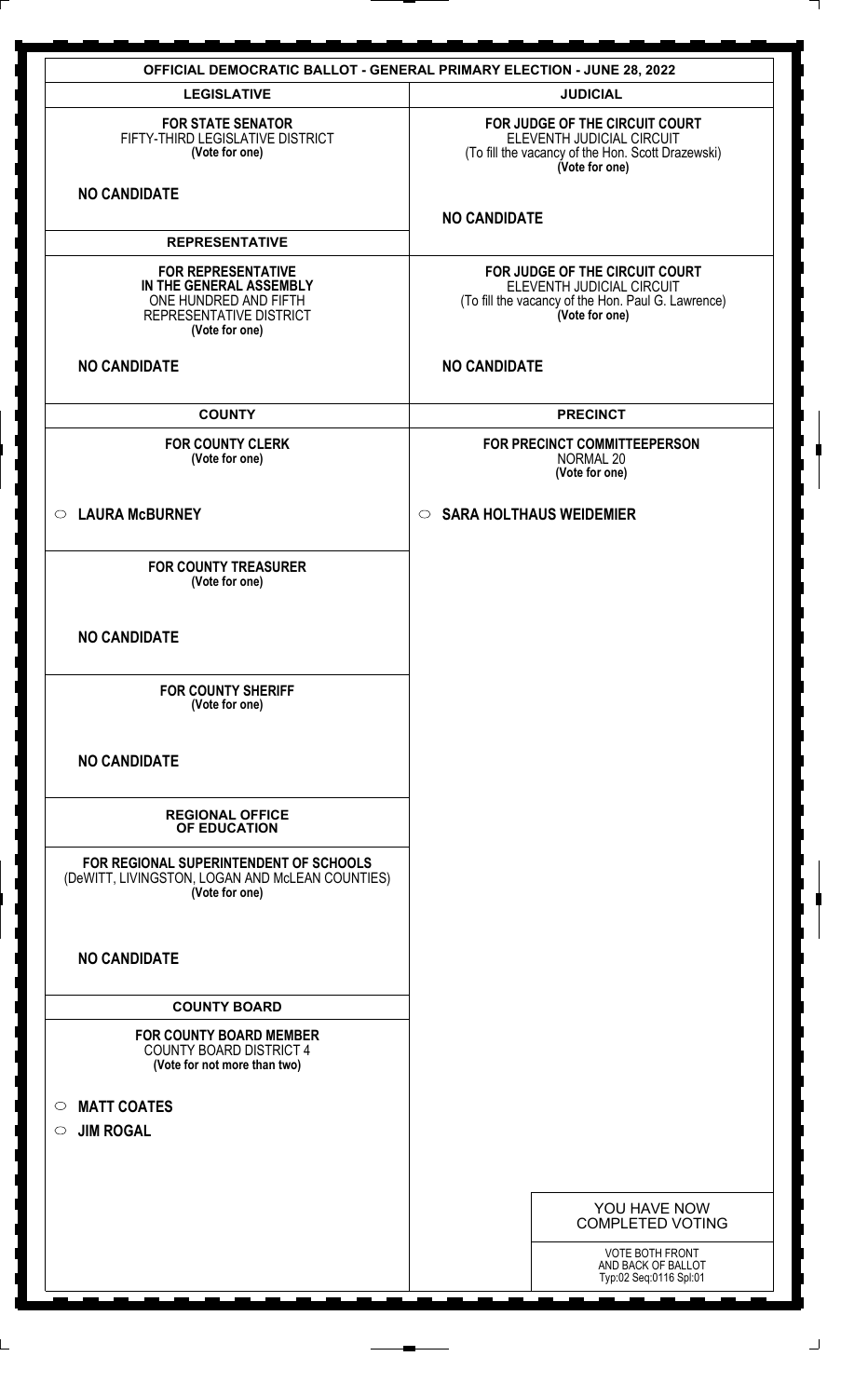| 11<br>12 | Kathy Mac<br>Kathy Michael, McLean County Clerk                                | <b>OFFICIAL DEMOCRATIC BALLOT</b><br><b>GENERAL PRIMARY ELECTION</b><br>Initials<br><b>JUNE 28, 2022</b>                                                                                                             |
|----------|--------------------------------------------------------------------------------|----------------------------------------------------------------------------------------------------------------------------------------------------------------------------------------------------------------------|
| 21       |                                                                                | <b>McLEAN COUNTY, ILLINOIS</b><br><b>Sample</b><br><b>NORMAL 20 - BALLOT STYLE 117</b><br>To vote, darken the oval to the LEFT of your choice, like this $\bullet$ . To cast a write-in vote, darken the oval to the |
|          | erroneously mark this ballot, return to the election judge and obtain another. | LEFT of the blank space provided and write the candidate's name in that space. If you tear, spoil, deface or                                                                                                         |
|          | <b>FEDERAL</b>                                                                 | <b>CONGRESSIONAL</b>                                                                                                                                                                                                 |
|          | <b>FOR UNITED STATES SENATOR</b><br>(Vote for one)                             | <b>FOR REPRESENTATIVE IN CONGRESS</b><br>SEVENTEENTH CONGRESSIONAL DISTRICT<br>(Vote for one)                                                                                                                        |
|          | <b>TAMMY DUCKWORTH</b><br>$\circ$                                              | <b>ANGIE NORMOYLE</b><br>$\bigcirc$                                                                                                                                                                                  |
| 40       | <b>STATE</b>                                                                   | <b>ERIC SORENSEN</b><br>$\circ$                                                                                                                                                                                      |
|          | <b>FOR GOVERNOR AND</b>                                                        | <b>LITESA WALLACE</b><br>$\circ$                                                                                                                                                                                     |
| 42       | <b>LIEUTENANT GOVERNOR</b><br>(Vote for one)                                   | <b>MARSHA WILLIAMS</b><br>◯                                                                                                                                                                                          |
| 43       |                                                                                | <b>JACQUELINE McGOWAN</b><br>$\circ$                                                                                                                                                                                 |
|          | $\circ$ (JB PRITZKER                                                           | <b>JONATHAN KLARER LOGEMANN</b><br>◯                                                                                                                                                                                 |
| 45       | <b>JULIANA STRATTON</b>                                                        | $\circ$                                                                                                                                                                                                              |
|          | <b>(BEVERLY MILES</b><br>$\circ$<br><b>(KARLA SHAW</b>                         | Write-in                                                                                                                                                                                                             |
|          | $\circlearrowright$<br>Write-in                                                | FOR STATE CENTRAL COMMITTEEWOMAN                                                                                                                                                                                     |
|          | Write-in                                                                       | SEVENTEENTH CONGRESSIONAL DISTRICT<br>(Vote for one)                                                                                                                                                                 |
| 51       |                                                                                |                                                                                                                                                                                                                      |
|          | <b>FOR ATTORNEY GENERAL</b>                                                    |                                                                                                                                                                                                                      |
|          | (Vote for one)                                                                 | <b>PAMELA DAVIDSON</b><br>$\circ$                                                                                                                                                                                    |
|          |                                                                                | <b>LINDA MCNEELY</b><br>$\circ$                                                                                                                                                                                      |
|          | <b>KWAME RAOUL</b><br>$\circ$                                                  | <b>JEHAN GORDON-BOOTH</b><br>$\circ$                                                                                                                                                                                 |
|          |                                                                                |                                                                                                                                                                                                                      |
|          | <b>FOR SECRETARY OF STATE</b><br>(Vote for one)                                | <b>FOR STATE CENTRAL COMMITTEEMAN</b><br>SEVENTEENTH CONGRESSIONAL DISTRICT<br>(Vote for one)                                                                                                                        |
|          | <b>ALEXI GIANNOULIAS</b><br>$\circ$                                            |                                                                                                                                                                                                                      |
|          | <b>DAVID H. MOORE</b><br>$\circ$                                               | <b>MAURICE A. WEST II</b><br>$\circlearrowright$                                                                                                                                                                     |
|          | <b>ANNA M. VALENCIA</b><br>$\circ$                                             | <b>VIRGIL J. MAYBERRY</b><br>$\circ$                                                                                                                                                                                 |
|          | <b>SIDNEY MOORE</b><br>O                                                       |                                                                                                                                                                                                                      |
|          |                                                                                |                                                                                                                                                                                                                      |
|          | <b>FOR COMPTROLLER</b><br>(Vote for one)                                       |                                                                                                                                                                                                                      |
|          | <b>SUSANA A. MENDOZA</b><br>$\circ$                                            |                                                                                                                                                                                                                      |
|          | <b>FOR TREASURER</b><br>(Vote for one)                                         |                                                                                                                                                                                                                      |
|          | <b>MICHAEL W. FRERICHS</b><br>$\circ$                                          |                                                                                                                                                                                                                      |
| 61       |                                                                                | <b>VOTE BOTH FRONT</b><br>AND BACK OF BALLOT<br>Typ:02 Seq:0117 Spl:01                                                                                                                                               |

 $\Box$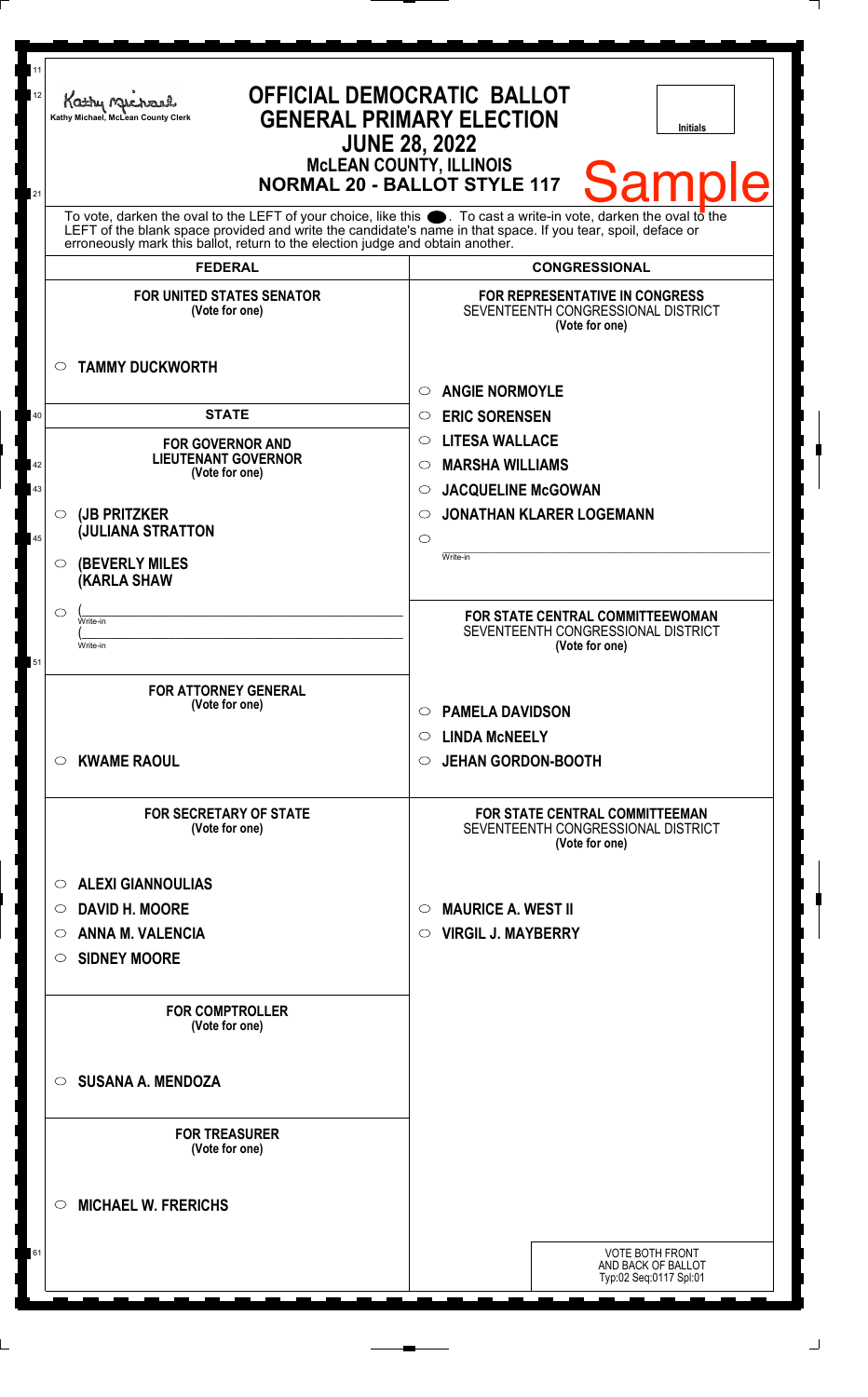| <b>OFFICIAL DEMOCRATIC BALLOT - GENERAL PRIMARY ELECTION - JUNE 28, 2022</b>                                   |                                                                                                                                     |  |
|----------------------------------------------------------------------------------------------------------------|-------------------------------------------------------------------------------------------------------------------------------------|--|
| <b>LEGISLATIVE</b>                                                                                             | <b>JUDICIAL</b>                                                                                                                     |  |
| <b>FOR STATE SENATOR</b><br>FORTY-SIXTH LEGISLATIVE DISTRICT<br>(Vote for one)                                 | FOR JUDGE OF THE CIRCUIT COURT<br>ELEVENTH JUDICIAL CIRCUIT<br>(To fill the vacancy of the Hon. Scott Drazewski)<br>(Vote for one)  |  |
| O DAVE KOEHLER                                                                                                 | <b>NO CANDIDATE</b>                                                                                                                 |  |
| <b>REPRESENTATIVE</b>                                                                                          |                                                                                                                                     |  |
| <b>FOR REPRESENTATIVE</b><br>IN THE GENERAL ASSEMBLY<br>NINETY-FIRST REPRESENTATIVE DISTRICT<br>(Vote for one) | FOR JUDGE OF THE CIRCUIT COURT<br>ELEVENTH JUDICIAL CIRCUIT<br>(To fill the vacancy of the Hon. Paul G. Lawrence)<br>(Vote for one) |  |
| <b>KARLA BAILEY-SMITH</b><br>$\circ$<br><b>SHARON CHUNG</b><br>$\circ$                                         | <b>NO CANDIDATE</b>                                                                                                                 |  |
|                                                                                                                | <b>PRECINCT</b>                                                                                                                     |  |
| <b>COUNTY</b>                                                                                                  | FOR PRECINCT COMMITTEEPERSON                                                                                                        |  |
| <b>FOR COUNTY CLERK</b><br>(Vote for one)                                                                      | NORMAL 20<br>(Vote for one)                                                                                                         |  |
|                                                                                                                | <b>SARA HOLTHAUS WEIDEMIER</b><br>$\circ$                                                                                           |  |
| ○ LAURA McBURNEY                                                                                               |                                                                                                                                     |  |
| <b>FOR COUNTY TREASURER</b><br>(Vote for one)                                                                  |                                                                                                                                     |  |
| <b>NO CANDIDATE</b>                                                                                            |                                                                                                                                     |  |
| <b>FOR COUNTY SHERIFF</b><br>(Vote for one)                                                                    |                                                                                                                                     |  |
| <b>NO CANDIDATE</b>                                                                                            |                                                                                                                                     |  |
| <b>REGIONAL OFFICE</b><br>OF EDUCATION                                                                         |                                                                                                                                     |  |
| FOR REGIONAL SUPERINTENDENT OF SCHOOLS<br>(DeWITT, LIVINGSTON, LOGAN AND McLEAN COUNTIES)<br>(Vote for one)    |                                                                                                                                     |  |
| <b>NO CANDIDATE</b>                                                                                            |                                                                                                                                     |  |
| <b>COUNTY BOARD</b>                                                                                            |                                                                                                                                     |  |
| <b>FOR COUNTY BOARD MEMBER</b><br><b>COUNTY BOARD DISTRICT 4</b><br>(Vote for not more than two)               |                                                                                                                                     |  |
| <b>MATT COATES</b><br>$\circ$                                                                                  |                                                                                                                                     |  |
| <b>JIM ROGAL</b><br>$\circ$                                                                                    |                                                                                                                                     |  |
|                                                                                                                | YOU HAVE NOW<br><b>COMPLETED VOTING</b>                                                                                             |  |
|                                                                                                                | VOTE BOTH FRONT<br>AND BACK OF BALLOT<br>Typ:02 Seq:0117 Spl:01                                                                     |  |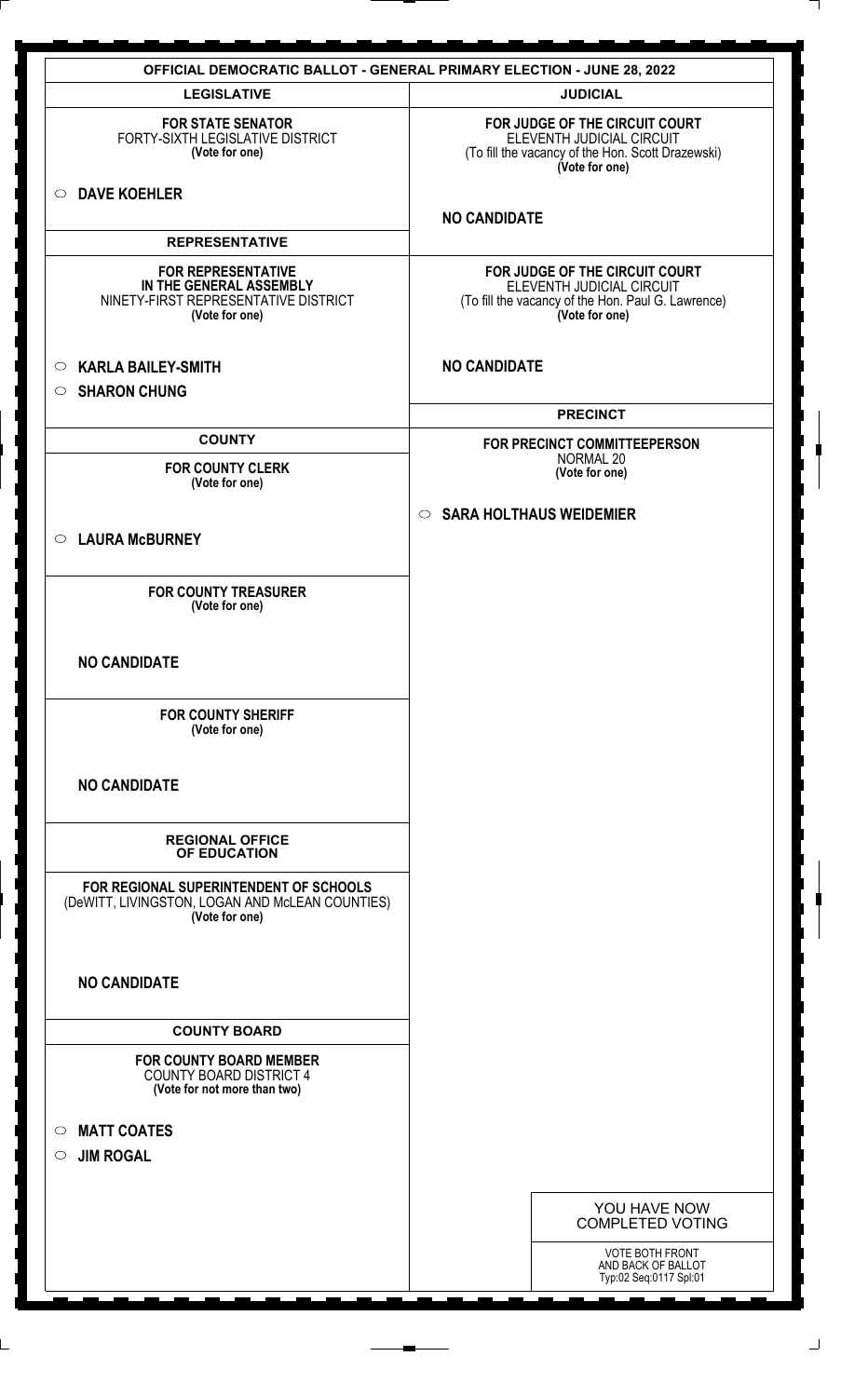| 12       | Kathy Mus<br>Kathy Michael, McLean County Clerk                                                                                                                                                                                                                                                                        | <b>OFFICIAL DEMOCRATIC BALLOT</b><br><b>GENERAL PRIMARY ELECTION</b><br><b>Initials</b><br><b>JUNE 28, 2022</b> |
|----------|------------------------------------------------------------------------------------------------------------------------------------------------------------------------------------------------------------------------------------------------------------------------------------------------------------------------|-----------------------------------------------------------------------------------------------------------------|
| 21       |                                                                                                                                                                                                                                                                                                                        | <b>MCLEAN COUNTY, ILLINOIS</b><br><b>Sample</b><br><b>NORMAL 20 - BALLOT STYLE 118</b>                          |
|          | To vote, darken the oval to the LEFT of your choice, like this $\bullet$ . To cast a write-in vote, darken the oval to the LEFT of the boral to the LEFT of the blank space provided and write the candidate's name in that space. I<br>erroneously mark this ballot, return to the election judge and obtain another. |                                                                                                                 |
|          | <b>FEDERAL</b>                                                                                                                                                                                                                                                                                                         | <b>CONGRESSIONAL</b>                                                                                            |
|          | <b>FOR UNITED STATES SENATOR</b><br>(Vote for one)                                                                                                                                                                                                                                                                     | FOR REPRESENTATIVE IN CONGRESS<br>SIXTEENTH CONGRESSIONAL DISTRICT<br>(Vote for one)                            |
|          | <b>TAMMY DUCKWORTH</b><br>$\circ$                                                                                                                                                                                                                                                                                      | <b>NO CANDIDATE</b>                                                                                             |
| 40       | <b>STATE</b>                                                                                                                                                                                                                                                                                                           | FOR STATE CENTRAL COMMITTEEWOMAN                                                                                |
| 42<br>43 | <b>FOR GOVERNOR AND</b><br><b>LIEUTENANT GOVERNOR</b><br>(Vote for one)                                                                                                                                                                                                                                                | SIXTEENTH CONGRESSIONAL DISTRICT<br>(Vote for one)                                                              |
| 45       | (JB PRITZKER<br>$\circ$<br><b>JULIANA STRATTON</b>                                                                                                                                                                                                                                                                     | <b>ELIZABETH LINDQUIST</b><br>$\circ$                                                                           |
|          | <b>(BEVERLY MILES)</b><br>$\circ$<br><b>(KARLA SHAW</b>                                                                                                                                                                                                                                                                | FOR STATE CENTRAL COMMITTEEMAN<br>SIXTEENTH CONGRESSIONAL DISTRICT<br>(Vote for one)                            |
|          | $\circ$<br>Write-in                                                                                                                                                                                                                                                                                                    |                                                                                                                 |
|          | Write-in                                                                                                                                                                                                                                                                                                               | <b>JOHN DANIEL</b>                                                                                              |
|          |                                                                                                                                                                                                                                                                                                                        | <b>RICK WILKIN</b><br>$\circ$                                                                                   |
| 52       | <b>FOR ATTORNEY GENERAL</b><br>(Vote for one)                                                                                                                                                                                                                                                                          |                                                                                                                 |
|          | <b>KWAME RAOUL</b><br>$\circ$                                                                                                                                                                                                                                                                                          |                                                                                                                 |
|          | <b>FOR SECRETARY OF STATE</b><br>(Vote for one)                                                                                                                                                                                                                                                                        |                                                                                                                 |
|          | <b>ALEXI GIANNOULIAS</b><br>$\circ$                                                                                                                                                                                                                                                                                    |                                                                                                                 |
|          | <b>DAVID H. MOORE</b><br>$\circ$                                                                                                                                                                                                                                                                                       |                                                                                                                 |
|          | <b>ANNA M. VALENCIA</b><br>$\circ$                                                                                                                                                                                                                                                                                     |                                                                                                                 |
|          | <b>SIDNEY MOORE</b><br>$\circ$                                                                                                                                                                                                                                                                                         |                                                                                                                 |
|          | <b>FOR COMPTROLLER</b><br>(Vote for one)                                                                                                                                                                                                                                                                               |                                                                                                                 |
|          | <b>SUSANA A. MENDOZA</b><br>$\circ$                                                                                                                                                                                                                                                                                    |                                                                                                                 |
|          | <b>FOR TREASURER</b><br>(Vote for one)                                                                                                                                                                                                                                                                                 |                                                                                                                 |
|          | <b>MICHAEL W. FRERICHS</b><br>$\circ$                                                                                                                                                                                                                                                                                  |                                                                                                                 |
| 61       |                                                                                                                                                                                                                                                                                                                        | <b>VOTE BOTH FRONT</b><br>AND BACK OF BALLOT<br>Typ:02 Seq:0118 Spl:01                                          |